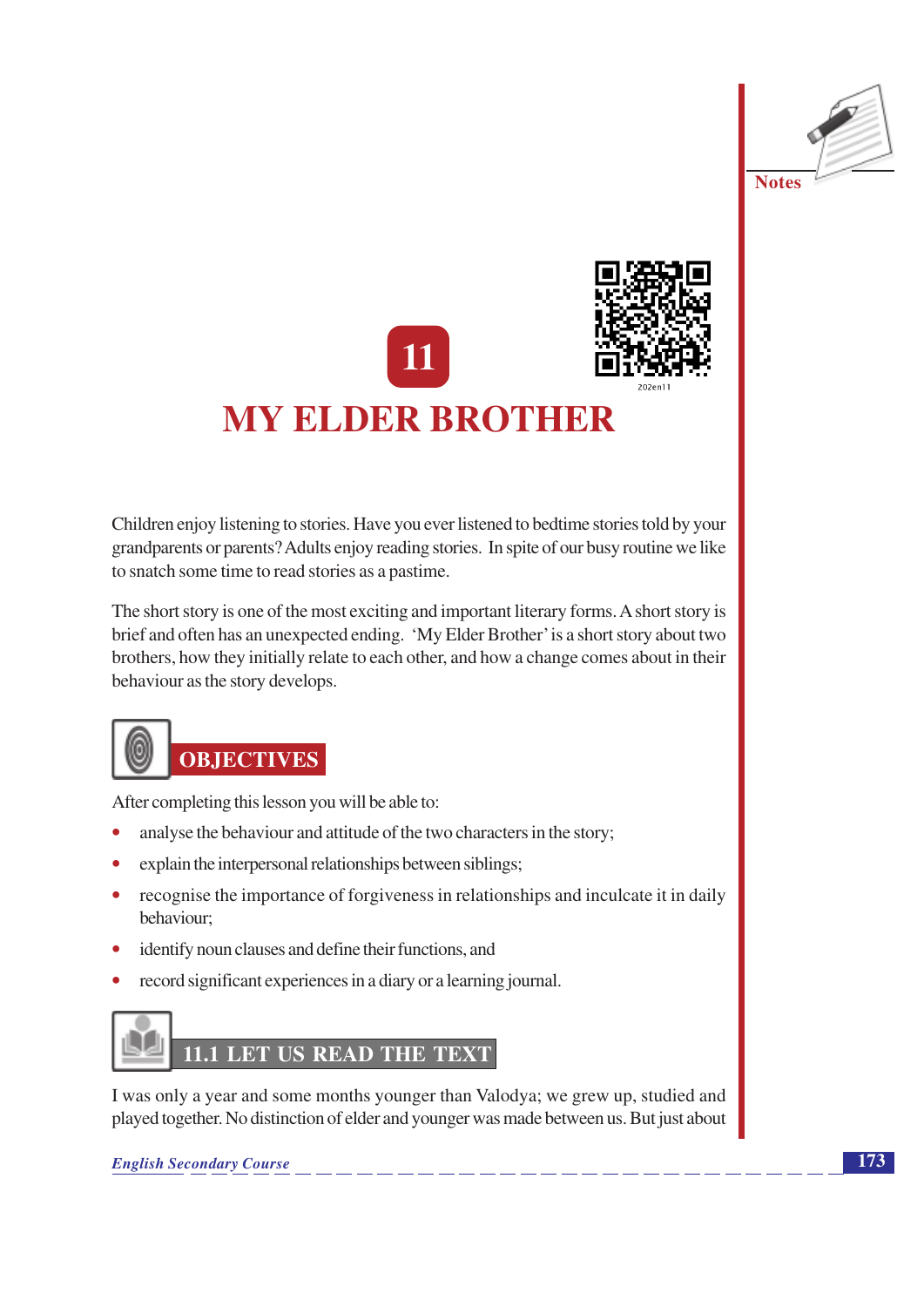

the time I am speaking of I began to realize that I was no companion for him, either in age, in interests or in ability. It even seemed to me that Valodya himself was aware of his superiority and was proud of it. This idea (it may have been a wrong one) was inspired by my vanity which suffered every time I came in contact with him. He was better than me in everything; at lessons, in arguments and in manners, and all this took me farther from him and caused me moral anguish which I could not understand. When Valodya was given a tucked linen shirt for the first time I was unhappy for not having a shirt like that. I am sure I would have felt happier if I was convinced that every time he arranged his collar it was not done to annoy me.

What tormented me most was that it sometimes seemed to me Valodya understood what was going on inside me but tried to hide it. But perhaps my sensitiveness and tendency to analyse deceived me in this case. It may be Valodya did not feel at all as I did. He was impulsive and his enthusiasm in different hobbies did not last long.

He would suddenly develop a passion for pictures, himself take up painting, spend all his money buying them and beg them of his drawing-master, of papa and of grandmamma. Then it would be a craze for curios to decorate his table, collecting them from every room in the house, or a mania for novels which he obtained on the sly and read all day and night. I could not help being impressed by his hobbies but I was too proud to imitate him and too young and not independent enough to choose a hobby for myself. But there was nothing I envied so much as Valodya's happy large heartedness which showed itself most strikingly when we quarreled. I always felt that he was behaving well but I could not do likewise.



**Fig. 11.1** 

Once when his passion of ornaments was at its height, I went up to his table and accidentally broke an empty bright-coloured little scent bottle.

"Who asked you to touch my things?" demanded Valodya coming into the room and

was no companion for him: not similar in tastes and interests

anguish: mental suffering

tormented: caused mental pain, (here) annoved

impulsive: one who has a sudden desire to act without thinking about the result

curios: works of art valued for being unusual

mania: extreme enthusiasm

at its height: utmost degree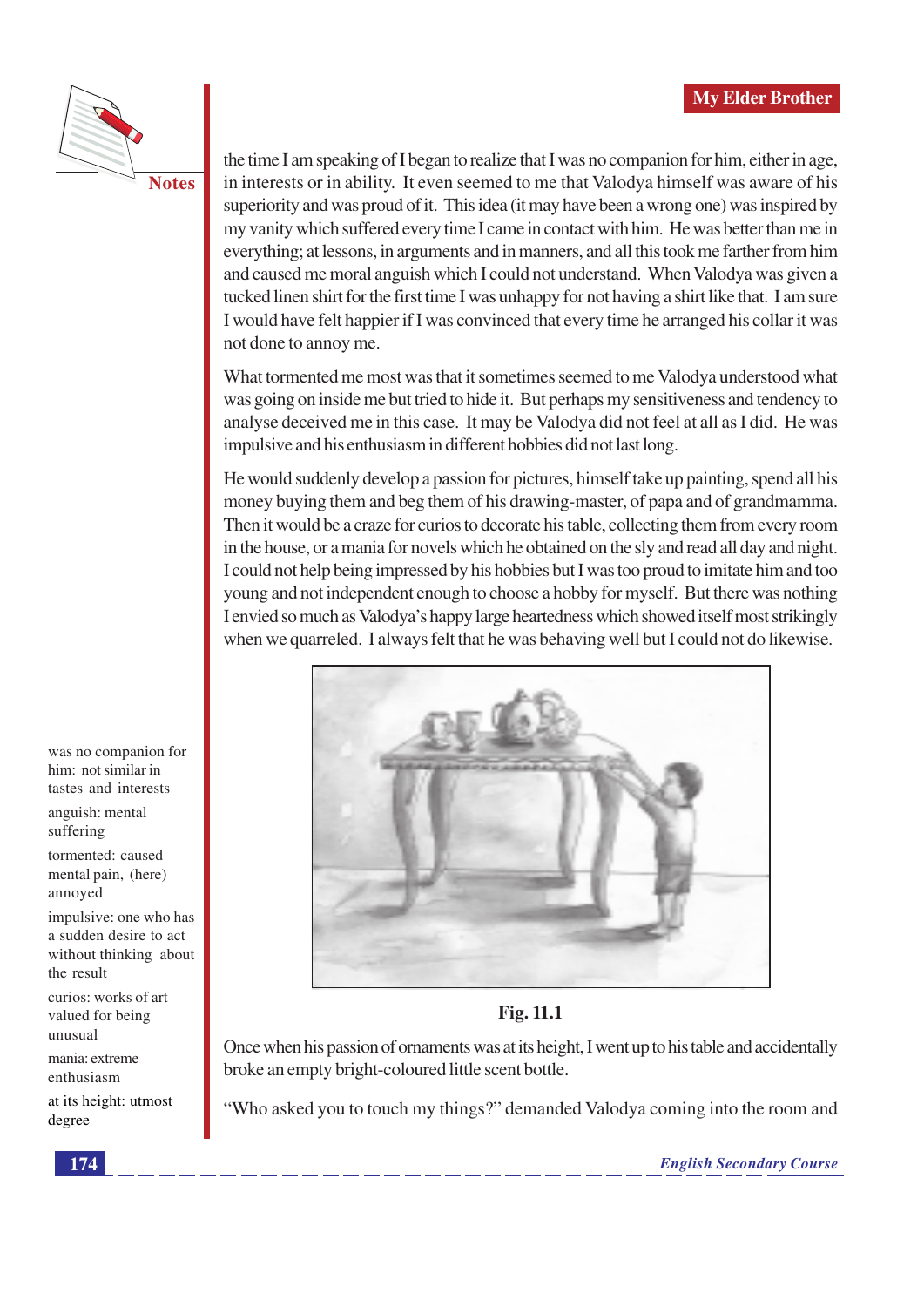seeing how I had upset the symmetry of the different treasures on his table. "And where is the scent bottle? You must have ........"

"I knocked it over by accident and it broke. What does it matter?"

"Do me the favour-never dare touch my things again", he said, putting the pieces of broken flask together and looking at them sorrowfully.

"And you please don't issue orders" I retorted, "that's all."

And I smiled, though I did not feel in the least like smiling.

"Yes, its nothing to you but it does matter to me," pursued Valodya, jerking his shoulder, a gesture he had inherited from papa. "He goes and breaks it and then laughs, the nasty little brat!"

"I am a little brat: and you're big but you're stupid."

"I am not going to quarrel with you," said Valodya, giving me a slight push, "go away."

"Don't push!"

"Get away!"

"Don't push. I tell you!"

Valodya took my word and tried to drag me away from the table; but I was beside myself by now; I got hold of the leg of the table and tipped it over. "There now!" And all his china and glass ornaments crashed to the floor.

"You disgusting little boy!" cried Valodya, trying to save some of his falling treasures.

"Well, now it is all over between us," I thought as I left the room,

"we have quarreled for good."

As soon as afternoon lessons were over I left the room. I was too scared, uncomfortable and ashamed to be alone with my brother. After our history lesson in the evening I took my exercise books and started towards the door. As I passed Valodya, though I wanted to go up to him and make friends I scowled and put on an angry expression. At that moment Valodya raised his head and, with a meaningful smile, looked me full in the face. Our eves met and I knew that he understood me: but some irresistible feeling made me turn away.

"Nicky!" he said in a most natural voice without a scrap of pathos.

"Don't be cross any more. Forgive me if I offended you." And he held out his hand.



symmetry: exact match in shape and size (here) balance

treasure: a collection of valuable things

knock ... over: hit something and make it fall to the ground

brat: a person, specially a child, who behaves badly

took my word: believed me, (here) acting literally instead of understanding the spirit

was beside myself: unable to control oneself because of anger; (here) very annoyed

tipped: tilted

china: cups and plates and other things made of china clay

disgusting: very unpleasant

scowled: looked in an angry or annoyed way

irresistible: so strong that it can't be stopped

scrap: a little bit pathos: something which arouses a feeling of pity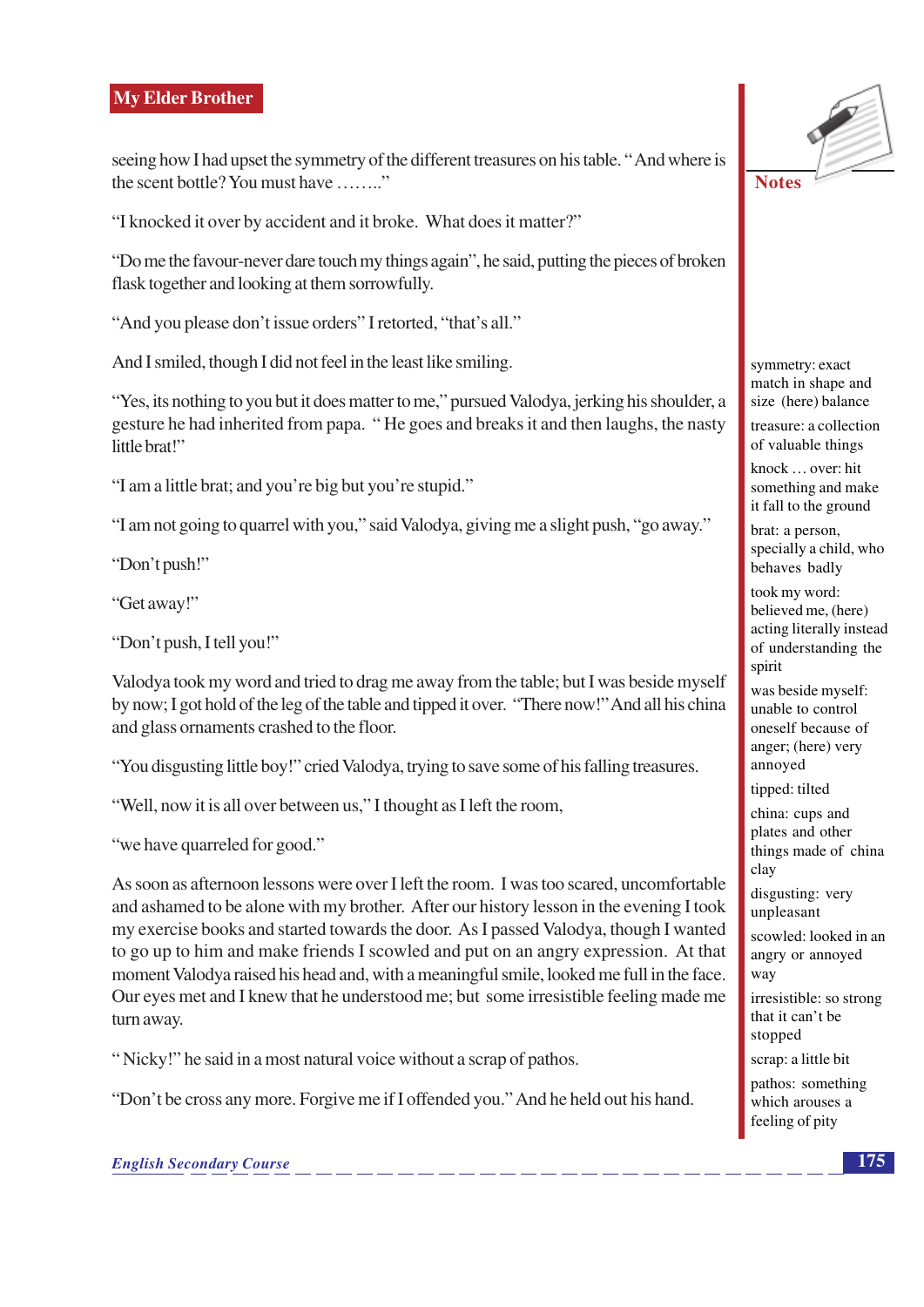



Fig.11.2

Something that came higher and higher seemed to be pressing my chest and stopping my breath but this only lasted a second; tears came to my eyes and I felt better.

"Forgive ... m-me, Val-dya," I stammered, squeezing his hand. Valodya looked at me as if he could not make out at all why there should be tears in my eyes.

 $- Leo Tolstov$ 

(Excerpts from his autobiographical novel 'Boyhood' originally written in Russian, translation by C.J. Haqar)

### 11.2 LET US UNDERSTAND THE TEXT

#### 11.2.1 PART 1

I was only a year .........could not do likewise.

In life we share relationships of varying intensites with different people both within and outside our family; we have the closest relationship with our family. This story is about two brothers, the narrator Nicky and his elder brother, Valodya. Initially they get along quite well studying and playing together. As they grow up, Nicky starts feeling that Valodya is proud because he believes he is better. Nicky feels quite hurt and thinks that Valodya does not understand his feelings. He resents Valodya's ability to have different hobbies which he is unable to imitate.



Answer the following questions.

A.1. The two brothers were not much different in age or built. But the younger brother says, "I was no companion for him."

stammered: spoke with hesitation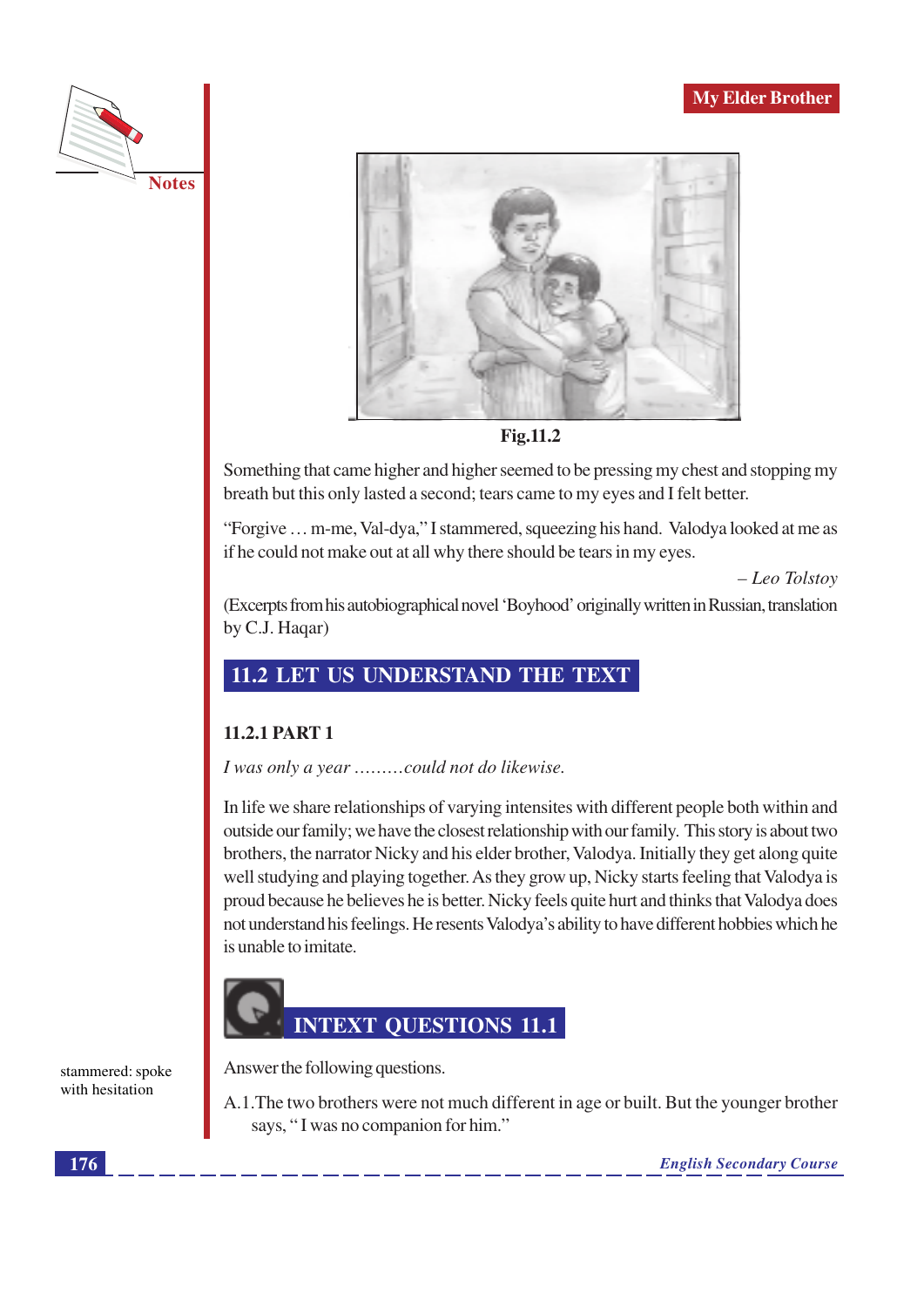Give two reasons why Nicky felt so.



- $(i)$  $(ii)$ 2. What was the effect of this feeling of inadequacy on Nicky's relationship with his elder brother? 3. Nicky says, "It even seemed to me that Valodya was himself aware of his superiority and was proud of it." Do you think Valodya was really proud? Please provide one reason for your response. What made the Nicky feel so? 4. Nicky was most upset by which aspect of Valodaya's personality? 5. Which two qualities of Valodya have been highlighted by the author? 6. Choose the right answer to fill in the blanks: (i) jealous of his brother. (ii) angry with his brother. (iii) critical of his brother's behaviour. 7. Describe in about 50 words a situation where you were jealous of your friend or sibling. Do you think you were right to feel so? How has it affected your relationship? LET US LEARN NEW WORDS 11.1 1. Choose the right answer, from the choices given below, which explains the underlined word/phrase.
	- a. This idea was inspired by my vanity.
		- uselessness  $(i)$
		- $(ii)$ hias
		- $(iii)$ false pride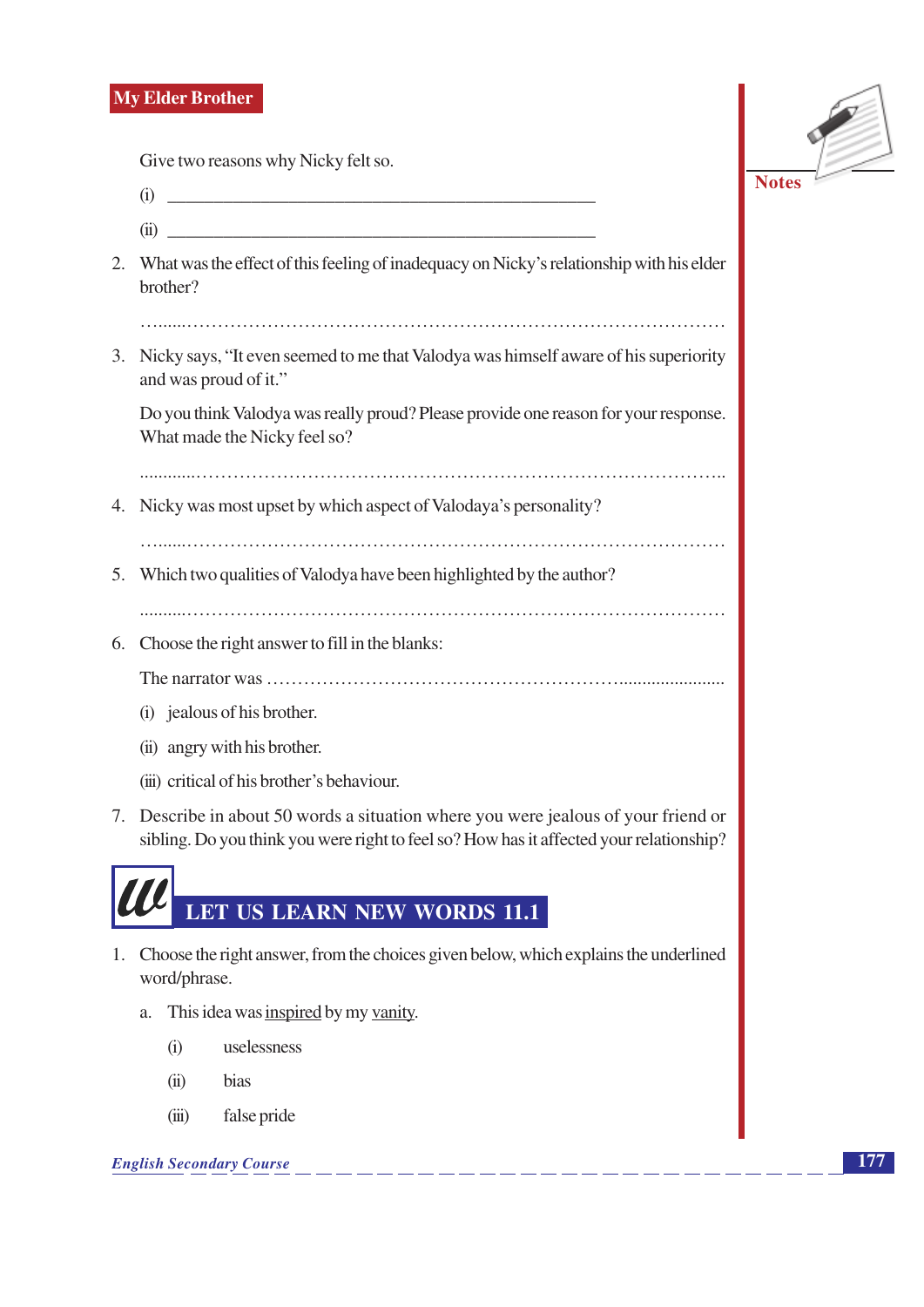

- b. obtained on the sly
	- $(i)$ secretly
	- quietly  $(ii)$
	- silently  $(iii)$
- He was large hearted.  $\mathbf{c}$ .
	- $(i)$ was generous
	- $(ii)$ had an enlarged heart
	- $(iii)$ was caring
- 2. Pick out words from the text which are opposite in meaning to the following words.

#### Words

- a. inferiority
- b. nothing
- misunderstood  $\mathcal{C}$
- please d.
- modest e.
- selfish f.
- 3. Fill in the blanks in the following sentences, choosing words from the list given in the box. There is one extra word.

independent, sensitive, large hearted, impulsive, proud, analytical

- a. In am \_\_\_\_\_\_\_\_\_\_\_\_\_\_\_\_\_ to be an Indian.
- My friend is so \_\_\_\_\_\_ that she keeps changing her mind all the time.  $\mathbf{b}$ .
- Saira will make a good counselor as she is \_\_\_\_\_\_\_\_\_\_\_ to others other's feelings.  $\mathbf{C}$ .
- It is good to be \_\_\_\_\_\_\_ about one's own conduct. d.
- Tasneem is very \_\_\_\_\_\_\_, she does her home work without anybody's help. e.

# **LET US DO 11.1**

Given in the box are some describing words/phrases, some applicable to the narrator (Nicky) and some to his brother (Valodya). Put them in the respective columns.

impulsive, sensitive, fond of reading novels, fond of collecting curios, resentful, vain, analytical, forgiving, generous, proud, well mannered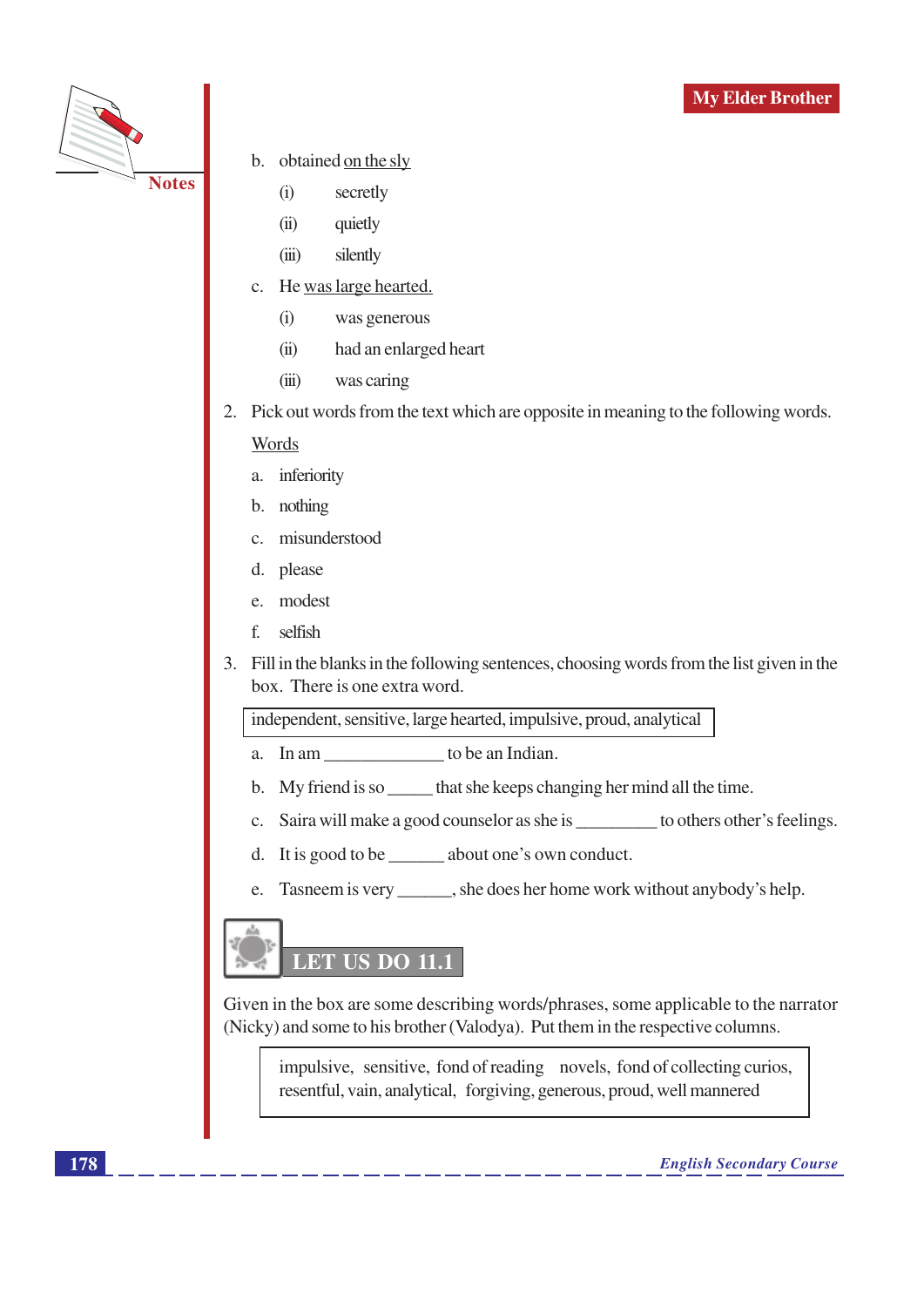



# **DO YOU KNOW**

Count Leo Tolstoy, the author of the story, 'My Elder Brother' was born in 1828 in a family of old Russian nobility.

Tolstoy is one of the greatest writers of Russian literature. His most famous novels are 'War and Peace' and 'Anna Karenina'. He has, to his credit, many short stories and plays also. His work, 'The Kingdom of God is Within You' influenced Gandhiji so much that he abandoned violence and took to non-violent resistance, a debt Gandhiji acknowledges in his autobiography calling



Tolstoy the greatest apostle of non-violence that the present age has produced.

In today's world full of violence and hatred, Tolstoy's philosophy can kindle in us empathy and inspire us to be tolerant, choose the path of peace and to live and let live.

### 11.2.2 PART 2

Do you find it difficult to apologise when you make a mistake? In this unit something similar happens to the narrator. He describes an incident wherein he breaks Valodya's treasured scent bottle. Nicky realizes that the scent bottle was important for his brother but he pretends to smile in order to show Valodya that he is not bothered about his brother's. As a result the brothers quarrelled and exchanged heated arguments. They pushed and pulled each other.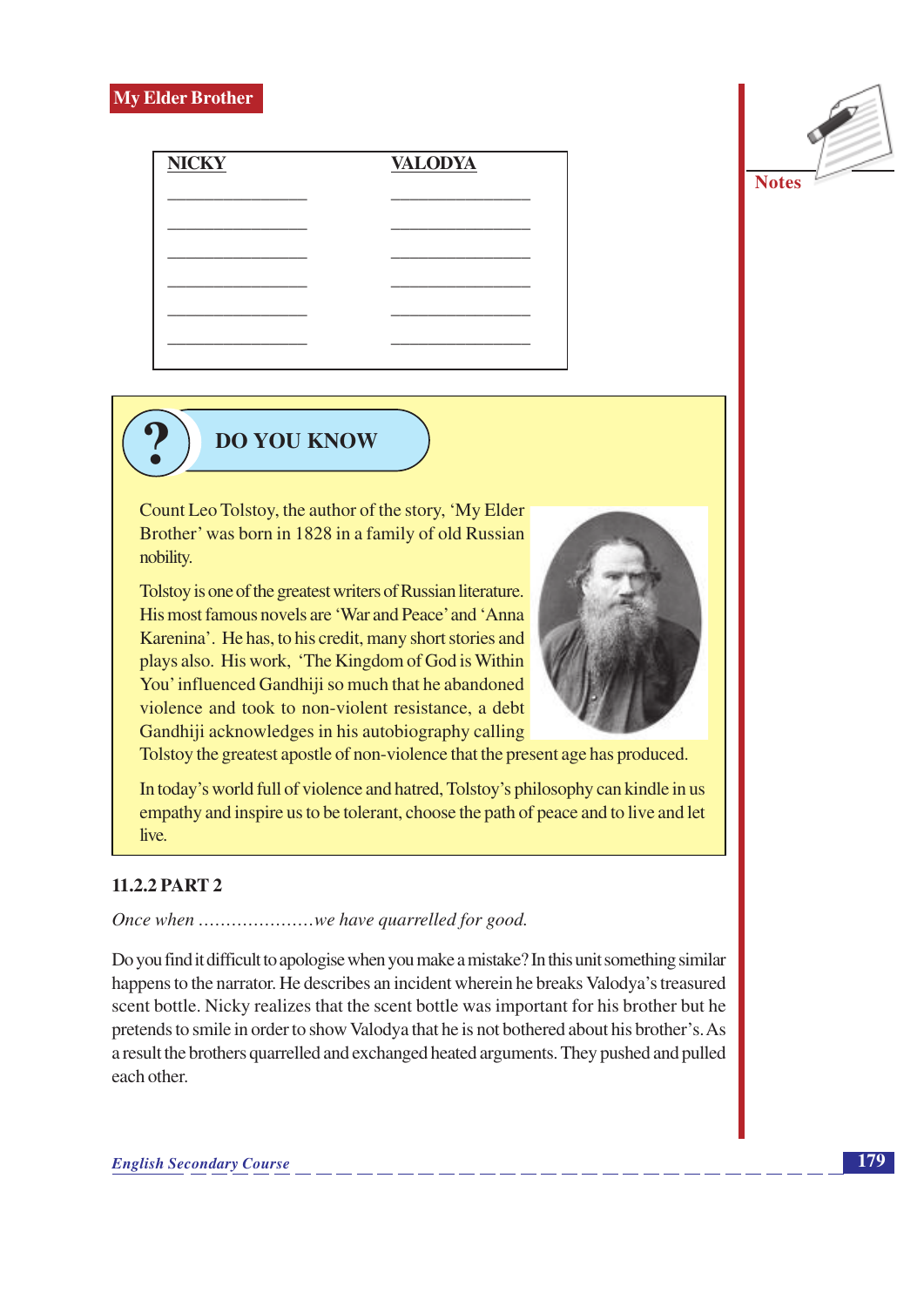

## **INTEXT OUESTIONS 11.2**

- Who had a passion for ornaments? 1.
- How did the quarrel between the narrator and his brother start? 2.
- How did the scent bottle break?  $\overline{3}$ .
- Was the narrator sorry for his behaviour? How do you know?  $4.$
- 5. What annoyed the narrator most?
- What did the narrator do when Valodya dragged him? 6.
- 7. If you were in the narrator's place how would you have behaved?

# LET US LEARN NEW WORDS 11.2

- $\mathbf{I}$ . Choose the right answer, which explains the underlined words/phrases.
	- Well, now it is all over between us. 1.
		- all the problems are over a.
		- everything is finished  $\mathbf b$ .
		- the relationship is broken  $\mathcal{C}$ .
	- We have quarreled for good. 2.
		- for ever  $\mathbf{a}$ .
		- for good reasons  $\mathbf{b}$ .
		- it is very good  $\mathbf{c}$ .
- II. Find words in the text which mean the opposite of the following words:
	- intentionally  $\mathbf{a}$
	- happily  $\mathbf b$
	- frowned  $\mathcal{C}$
	- d. intelligent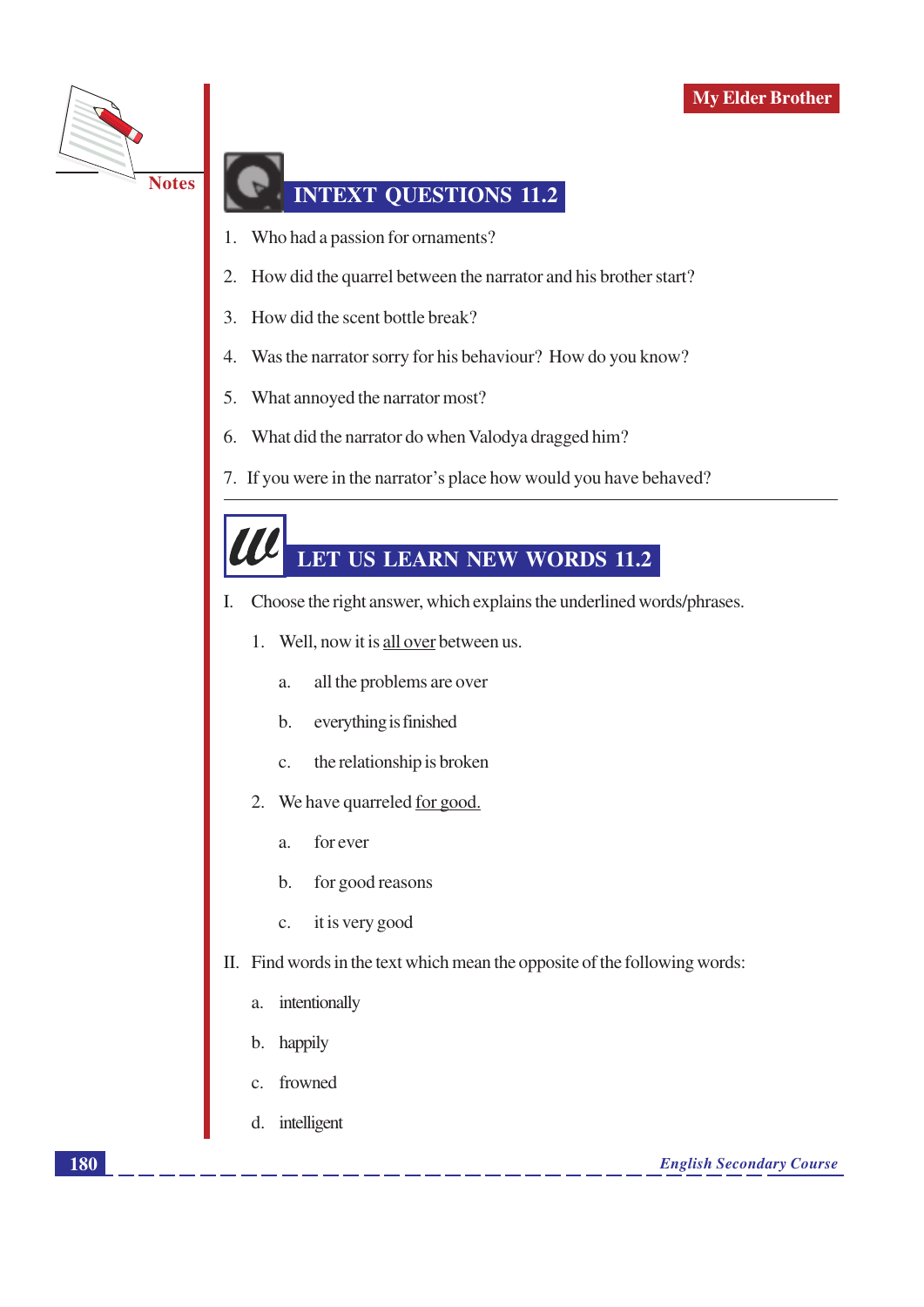

e. pleasant

III. Fill in the blanks choosing appropriate words from the box.

smilingly, sorrowfully, accidentally, disgusted

- 1. While preparing tea I \_\_\_\_\_\_\_\_\_\_\_\_\_\_ put salt into the cup instead of sugar.
- 2. I feel \_\_\_\_\_\_\_\_\_\_\_\_\_ to see the poor being mistreated.
- 3. I bade farewell to my friend \_\_\_\_\_\_.
- 4. She always helps people \_\_\_\_\_\_\_.



#### **Diary/Learning Journal**

We grow through our experiences. A diary or a learning journal is a good tool to record our experiences. It can bring back many memories (happy or sad) at a later point in time. It can also help us to realize how our experiences shape our personality over a period of time. We would encourage you also to keep a diary/learning journal to record your experience.

Recall an incident when you helped someone. Record your feelings in your diary/learning journal in about 100 words.

### 11.2.3 PART 3

We did not .......... tears in my eyes.

After the incident of the scent bottle the brothers stop talking to each other. Nicky is very disturbed and feels uncomfortable because he realizes that he is wrong. But Valodya is quite composed and behaves in a normal way. He asks for forgiveness for having upset Nicky. Nicky is touched by Valodya's gesture, with tears in his eyes he shakes hands with Valodya and feels better.



- 1. How did Nicky feel after the day's incident?
- 2. How was Valodya's reaction different from that of Nicky?

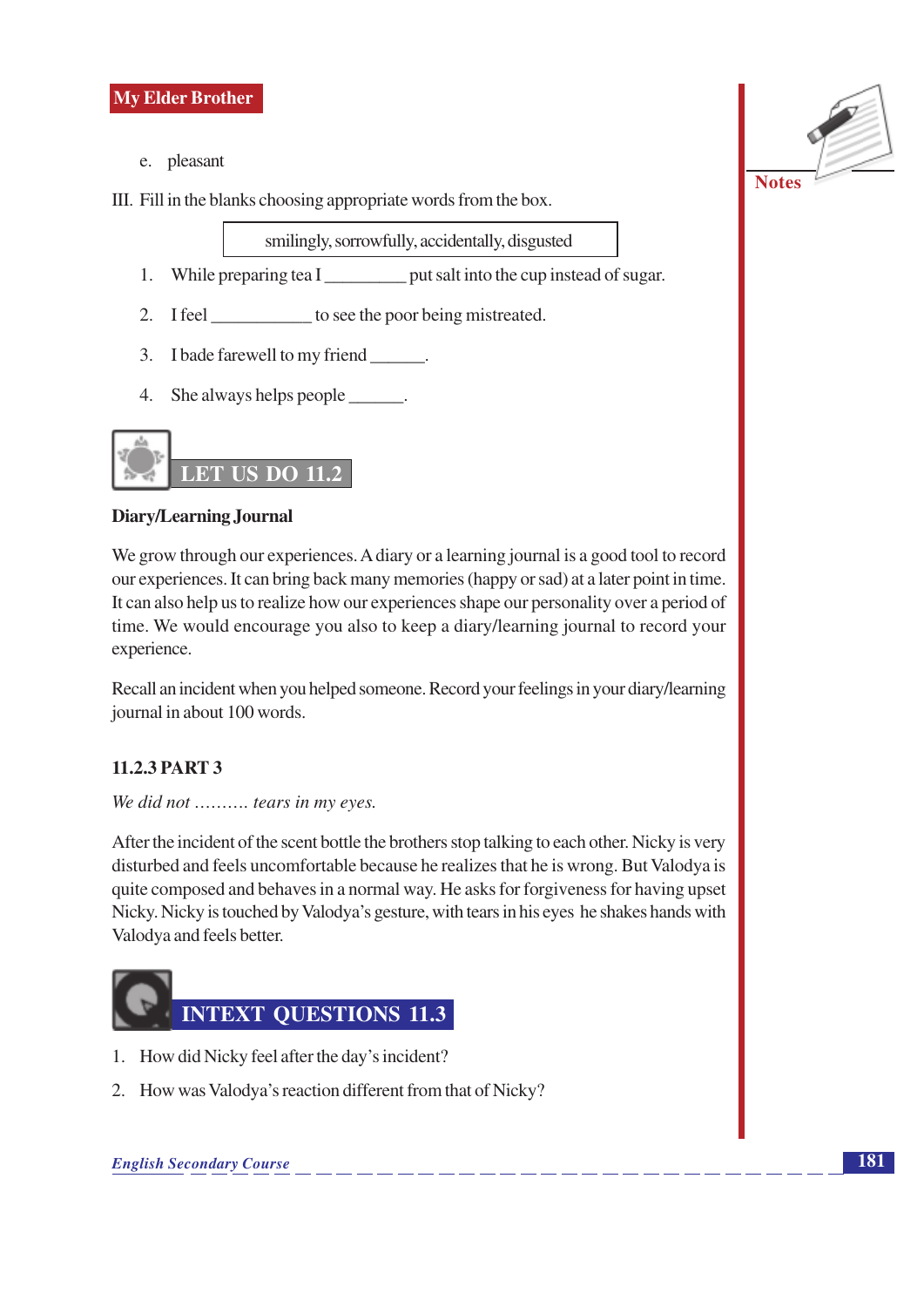

- 3. Why did Nicky feel uncomfortable and ashamed to be alone with his brother?
- 4. How did Valodya show that he was keen to make friends with Nicky in spite of the day's event?
- 5. What does Valodya's behaviour show about his character?
- 6. What do the tears in Nicky's eyes say about his feelings? Were they tears of joy, sorrow, anger or repentance? Please provide two reasons for your answer.
- 7. What did Nicky do to show that he was sorry for all that he had done in the morning?
- 8. Imagine that you had a fight with your friend. How would you try and apologise and become friends again? Hint: It may help if you can recall a real incident.

# LET US LEARN NEW WORDS 11.3

- I. Choose the right answer, which explains the underlined phrases:
	- 1. Valodya raised his head and ....... looked me in the face.
		- looked at my full face  $\alpha$ .
		- looked straight into my eyes  $\mathbf{b}$ .
		- looked only at my face  $\mathbf{c}$ .
	- Our eyes met and I knew that he understood me.  $2^{\circ}$ 
		- we made eye contact a.
		- we stared at each other  $\mathbf{b}$ .
		- we banged into each other  $\mathbf{c}$ .
- II. Fill in the blanks choosing words from the list given in the box.

uncomfortable, meaningful, natural, contrary

- to popular belief many cats dislike milk. 1.
- 2. Though he didn't say anything to me his looks were quite \_\_\_\_\_\_.
- 3. My friend speaks in a \_\_\_\_\_\_ way even when she is among strangers.
- 4. I feel very \_\_\_\_\_\_\_\_ in the company of people who do not respect others.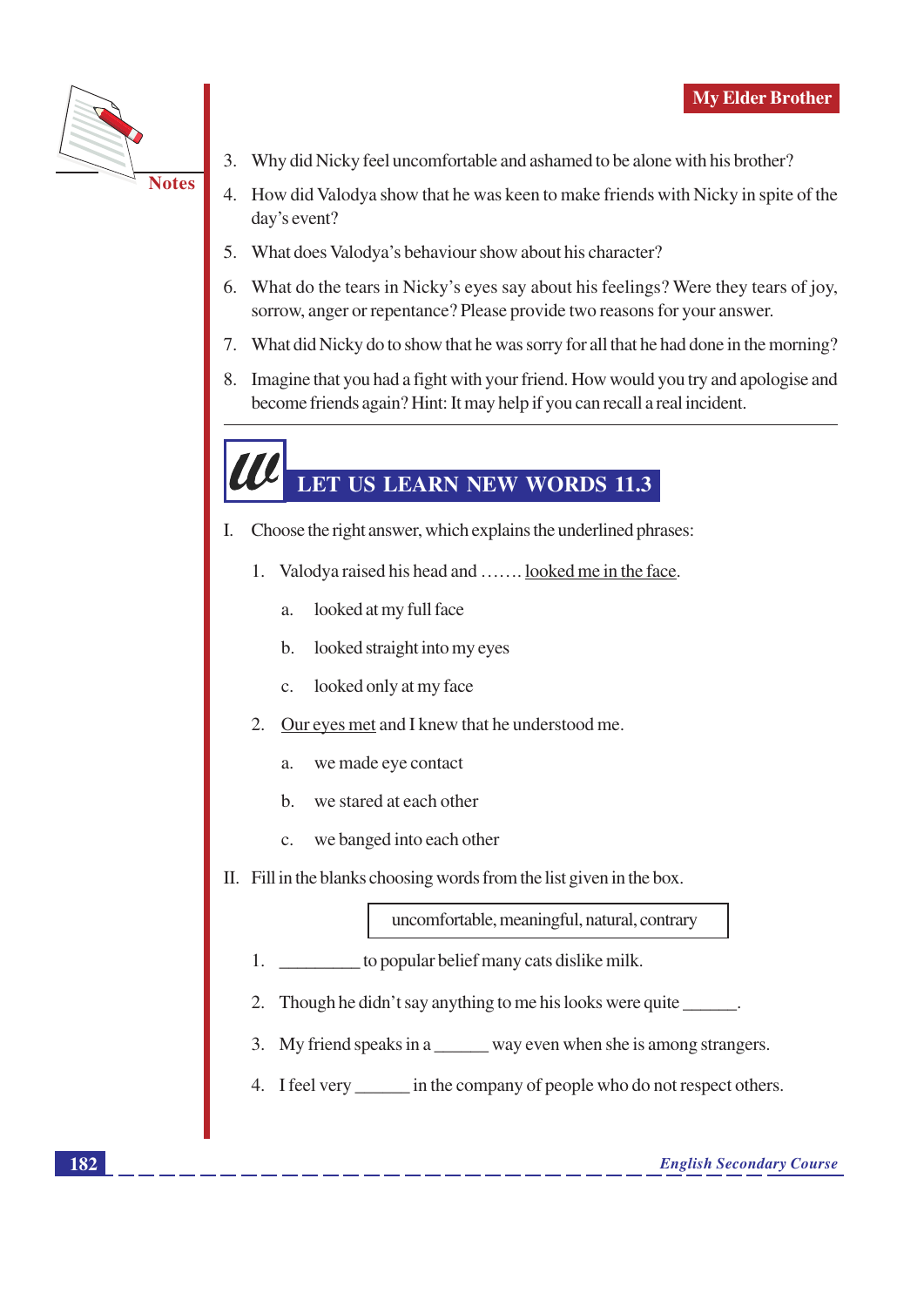

# **DO YOU KNOW**

All world religions lay emphasis on the virtue of forgiveness.

- *prayashchita* (Performing atonement) and seeking for giveness is an important part of Hinduism.
- The Mahabharata says, "What can a  $\bullet$ wicked person do unto him who carries a sabre (sword) of forgiveness in his hand?"



- $\bullet$ Islam teaches that Allah is all forgiving and is the original source of all forgiveness.
- Christianity says," When you stand praying, if you hold anything against anyone, forgive him so that your Father in heaven may forgive your sins." Jesus Christ asked for God's forgiveness for those who nailed him to the cross, "Father, forgive them for they know not what they do."
- Forgiveness is the most effective tool to conquer even the staunchest enemy.  $\bullet$

# **LET US DO 11.3**

- 1. Read the Hindi story 'Bade Bhai Sahib' (Elder Brother) by Munshi Prem Chand. You can find it on internet or in the nearest library. This story is also about two brothers and narrated by the younger brother. The narrator also has some problems with his elder brother. You will find some similarities and differences between bade bhai sahib and Valodya, and between the younger brother in Prem Chand's story and Nicky.
- 2. Compare and contrast the two stories.

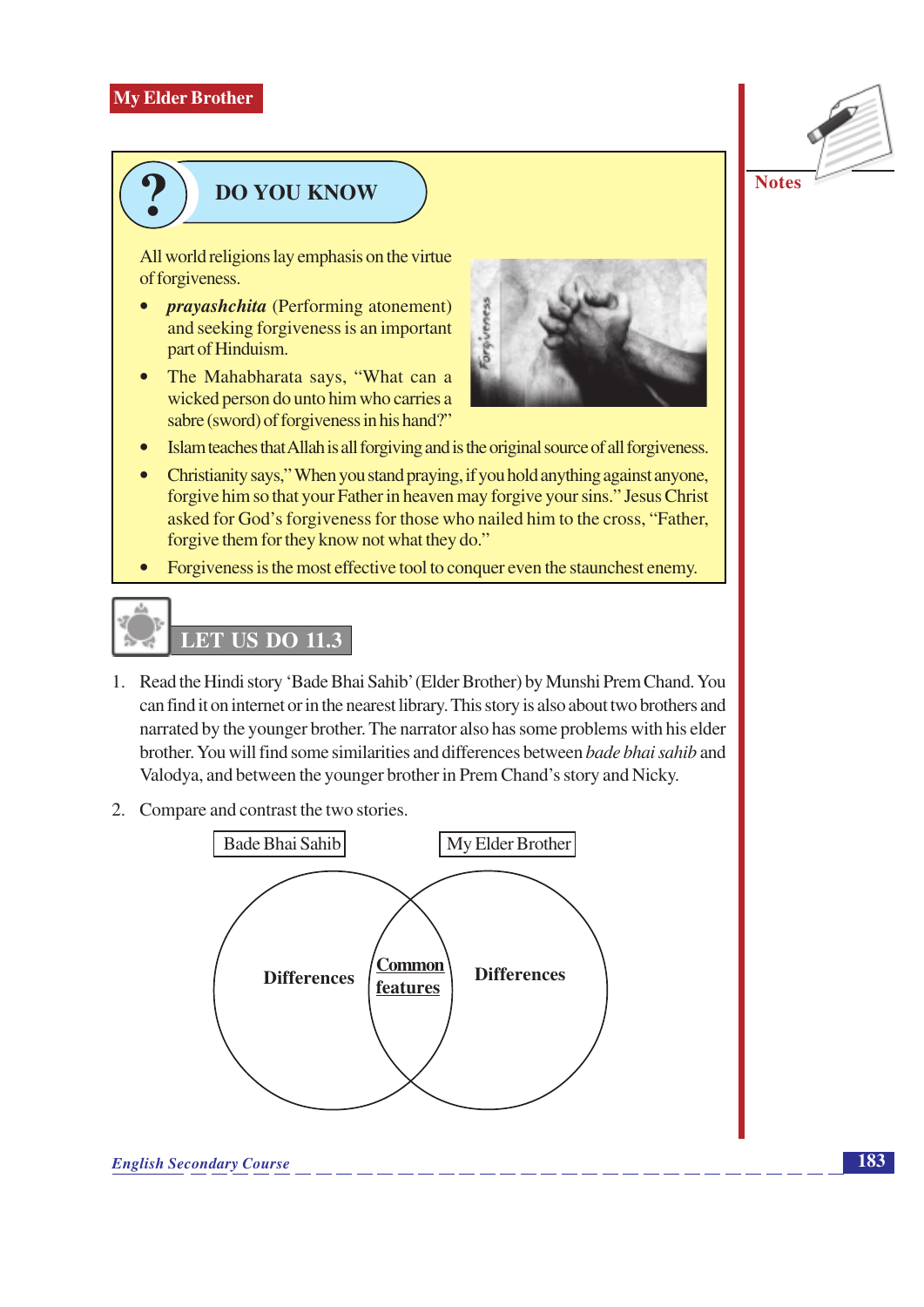

## **LET US TALK 11.1**

Read the following dialogue and note the underlined expressions, which we use when we are sorry and want to apologise.

- Reema: I'm sorry, Anu. I have damaged your watch. I know you treasured it so much. I am really very sorry.
- Anu You know it was a gift from my father. I wish you were more careful with it.  $\ddot{\cdot}$
- Reema: Believe me, Anu, I was not at all careless, but while I was returning home started raining. I wanted to protect the watch from the rain and tried taking it off hurriedly. In the haste, the watch slipped from my hand, fell on the ground and got damaged.
- Anu Oh, so it was an accident. Never mind. Please for give me for what I said. Let's forget it now. You don't have to apologise again and again. I'm sure it can be reparied.
- So nice of you. You are really very large hearted. Reema:



Recall an incident when you may have hurt another person and did not express regret and ask for forgiveness. Enact a role play talking to the person expressing regret and seeking forgiveness. Use the dialogue above as a model.

# labc **11.3 LET US LEARN GRAMMAR**

#### **Noun Clause**

You have already studied about clauses in Lesson 7 "Shoe Shine". Let us revise it

Read the following sentences:

- 1. He was better than me.
- 2. I began to realise that I was no companion for him.

Note the difference between the two sentences. Sentence1 is a simple sentence. It has a subject and a predicate. Sentence 2 is a complex sentence. It consists of two parts, each part having a subject and a predicate.

A clause is a group of words, which has a subject and a predicate with a finite verb of its own.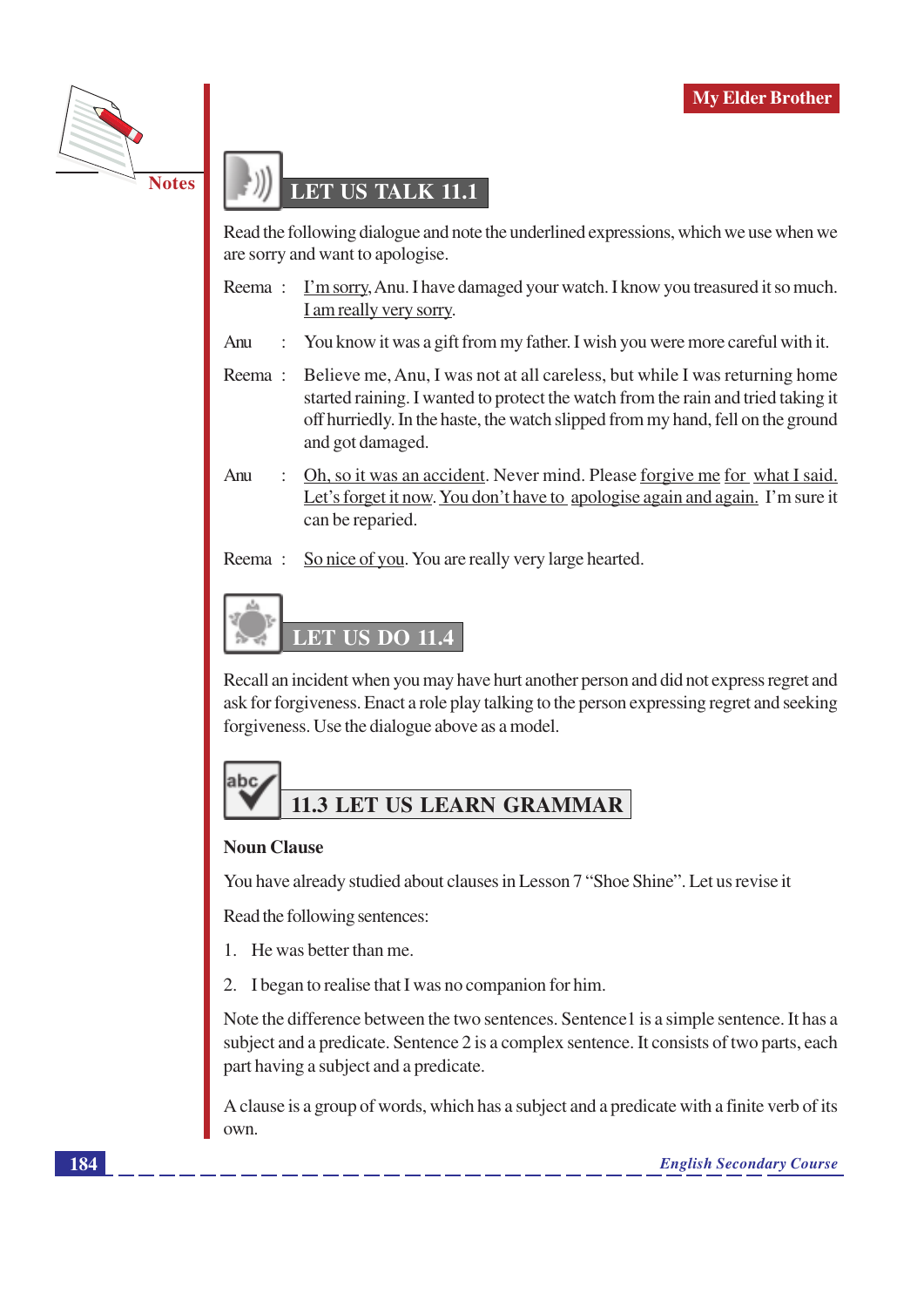For example, in sentence 1 'He' is the subject and 'was better than me' is the predicate with the finite verb  $was$ .

#### Read the following simple sentences.

- 1. Arjun fought many battles.
- 2. We should love our neighbours.

Note that in sentence 1, the noun 'Arjun' is the subject (doer). If we ask the question: Arjun *fought* – what, the answer is *'many battles'*. The answer *'many battles'* is the object (the action done) of the verb *fought*.

In sentence 2, 'We' (doer) is the subject and *our neighbours* is the object of the verb 'should love'.

Note: The subject (doer) may be a noun (Arjun) or a pronoun (we, I, you, he, she, it, they)

#### Exercise 1

Identify the subject and the object in the following sentences.

**Hint:** To identify the subject ask the question - who.

To identify the object ask the question – what.

- 1. He is reading a novel.
- 2. My mother teaches English.
- 3. I love mangoes.
- 4. Shiela is fond of reading.
- 5. Shiela plays cricket.
- 6. The toy car made a loud noise.

You have learnt how to identify the subject and object in a sentence with one clause. Now let us learn about a complex sentence. A complex sentence has more than one clause.

Now read the following sentences from the lesson. Note that each sentence has more than one clause.

- 1. It even seems to me that Valodya himself was aware of his superiority.
- 2. I'm sure that I would have felt happier.
- 3. I knew that he understood me.

#### **Independent clauses and dependent clauses**

In sentences which have two or more clauses we can identify:

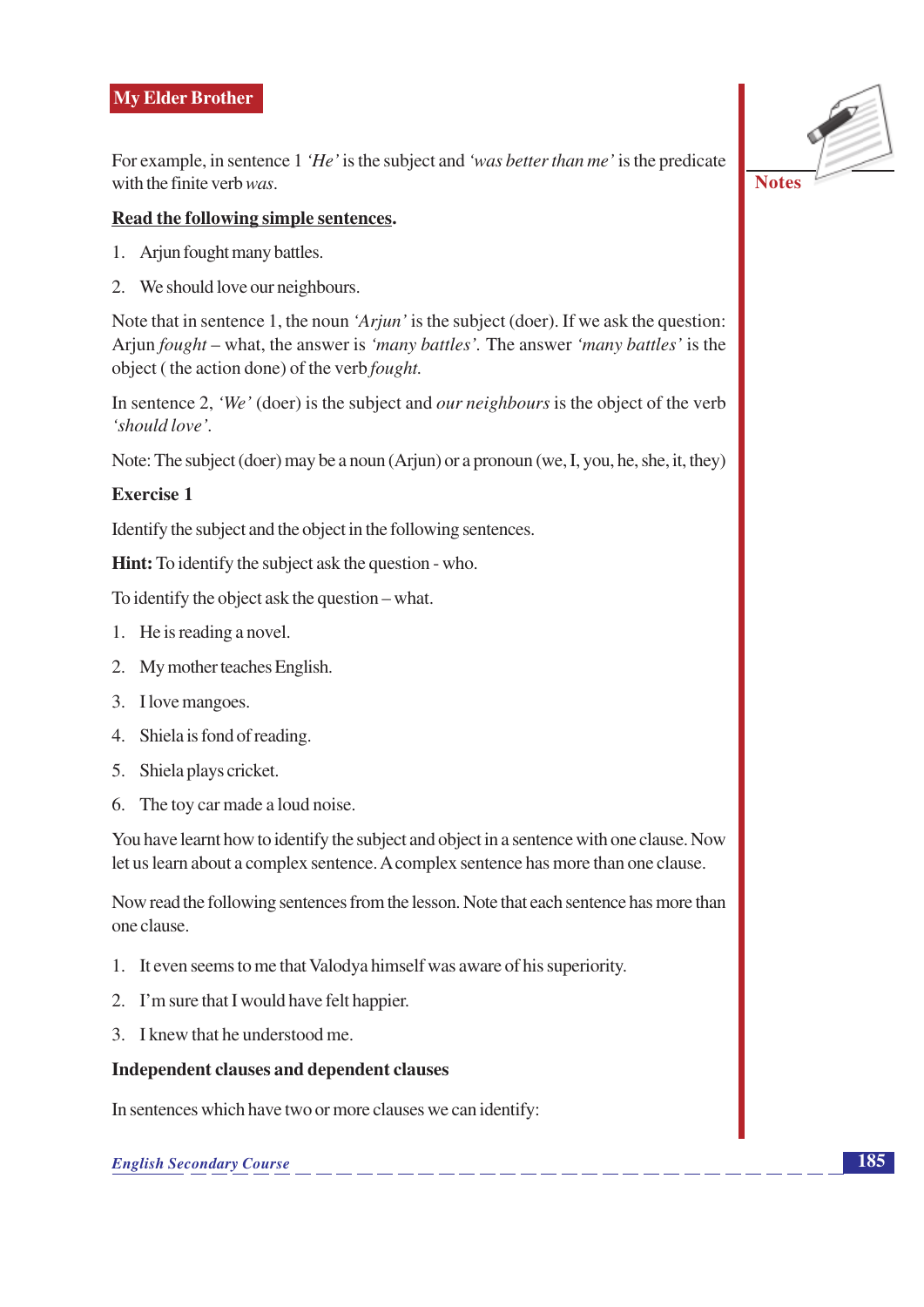

an independent clause (also called the main clause or principal clause) a.

a dependent clause (also called the subordinate clause)  $\mathbf{b}$ .

An independent clause does not depend on other clauses to make a complete statement.

A subordinate clause cannot stand by itself and depends on the main clause to be meaningful.

#### **Types of subordinate clauses**

Subordinate clauses are of three types:

- Noun clause
- Adjective clause
- Adverb clause

#### **Subordinate Noun clause**

Let us understand the noun clause and its functions.

Look at the following sentences:

- 1. Nicky realized that he was jealous of Valodya.
- 2. I was hoping that they would accept my proposal.
- 3. Nicky always felt that Valodya behaved very well.

In the above sentences the underlined clauses are subordinate noun clauses functioning as object to the verbs *realized*, was *hoping* and *felt* respectively.

Nicky realized (what?) that he was jealous of Valodya.

I was hoping (what?) that they would accept my proposal.

Nicky felt (what?) that Valodya behaved very well.

You would see that the noun clause does the same function in a complex sentence which a noun/pronoun does in a simple sentence.

#### **Exercise 2**

Identify the noun clauses in the following sentences and define their functions.

- We all know that honesty is the best policy.  $1.$
- He told me that he was going to Lucknow next week. 2.
- Saurav told his mother that he would return late.  $\overline{3}$ .
- Nicky knew that Valodya was very generous.  $\overline{4}$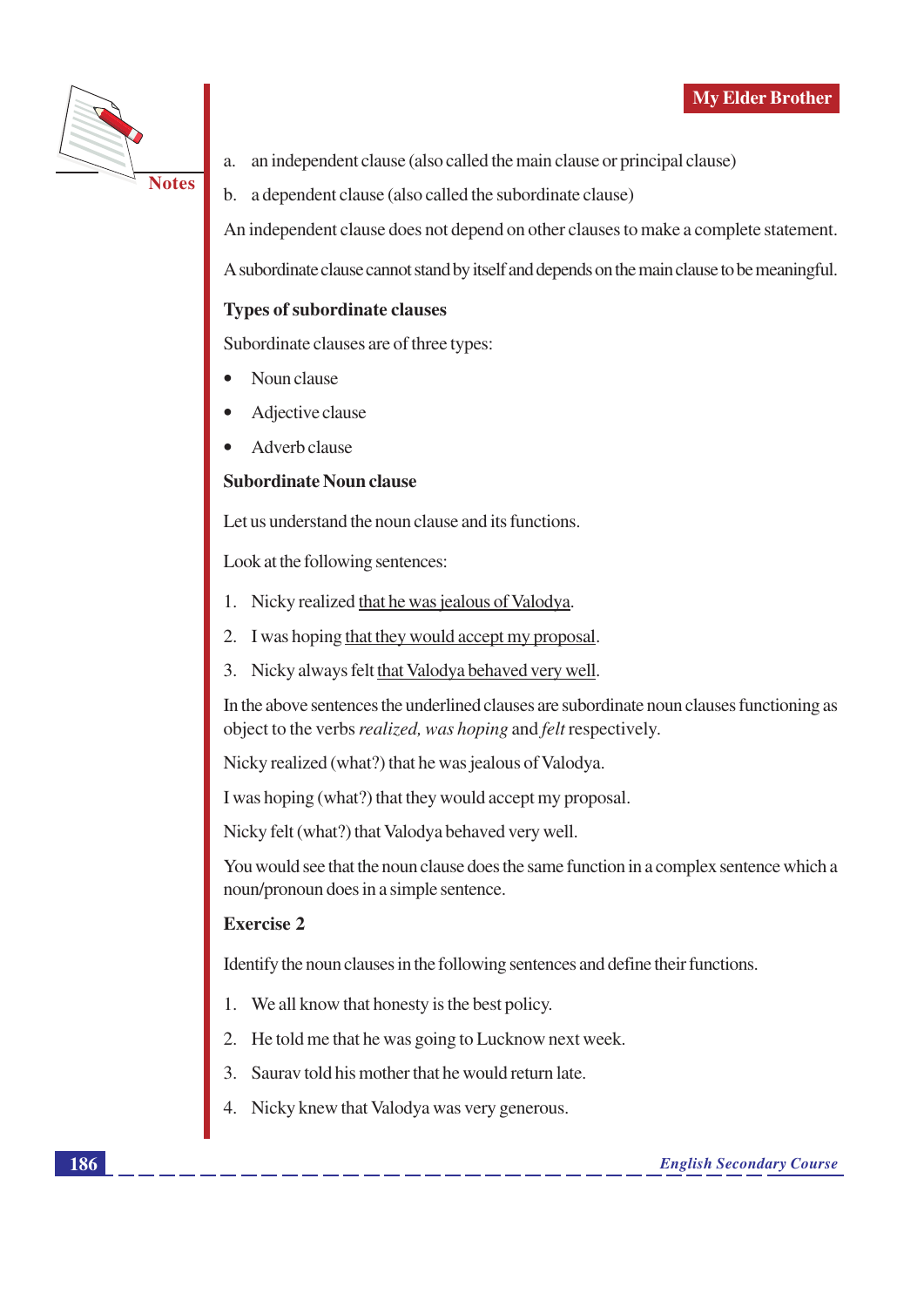- 5. My brother said that he was working hard.
- 6. Jaya Lakshmi told me that she had got an award for bravery.



#### **Writing a Diary**

Is it very difficult to make up with friends with whom you have fought? How do you feel? At the end of the day Valodya and Nicky became friends again. Nicky, the younger brother writes a page in his diary to record his feelings about his brother's behaviour. Read it.

 $14<sup>th</sup>$  Sept,  $20XX$ 

6 pm.

It was very strange to see Valodya in my room after the day's incident when I had broken his scent bottle, most of his curios, china and glass ornaments. I had thought it was all over between us. But he was unusually polite and apologetic. He said sorry. At last he had forgiven me. I was moved by his behaviour. I wonder, what had happened to me! We were both changed persons.

Diary does not have signature.

When Nicky wrote his diary he mentioned:

- $\bullet$ the date and time when he recorded his feelings
- the action of his elder brother, Valodya  $\bullet$
- the event (the quarrel between the two brothers)  $\bullet$
- $\bullet$  the consequences of the event they parted from each other as if they had quarrelled for ever
- Valodya's feelings of regret as well as his own
- he signed the page



In this lesson you have learnt:

- The importance of accepting one's mistakes
- Seeking forgiveness and moving ahead
- Forgiving other people's mistakes

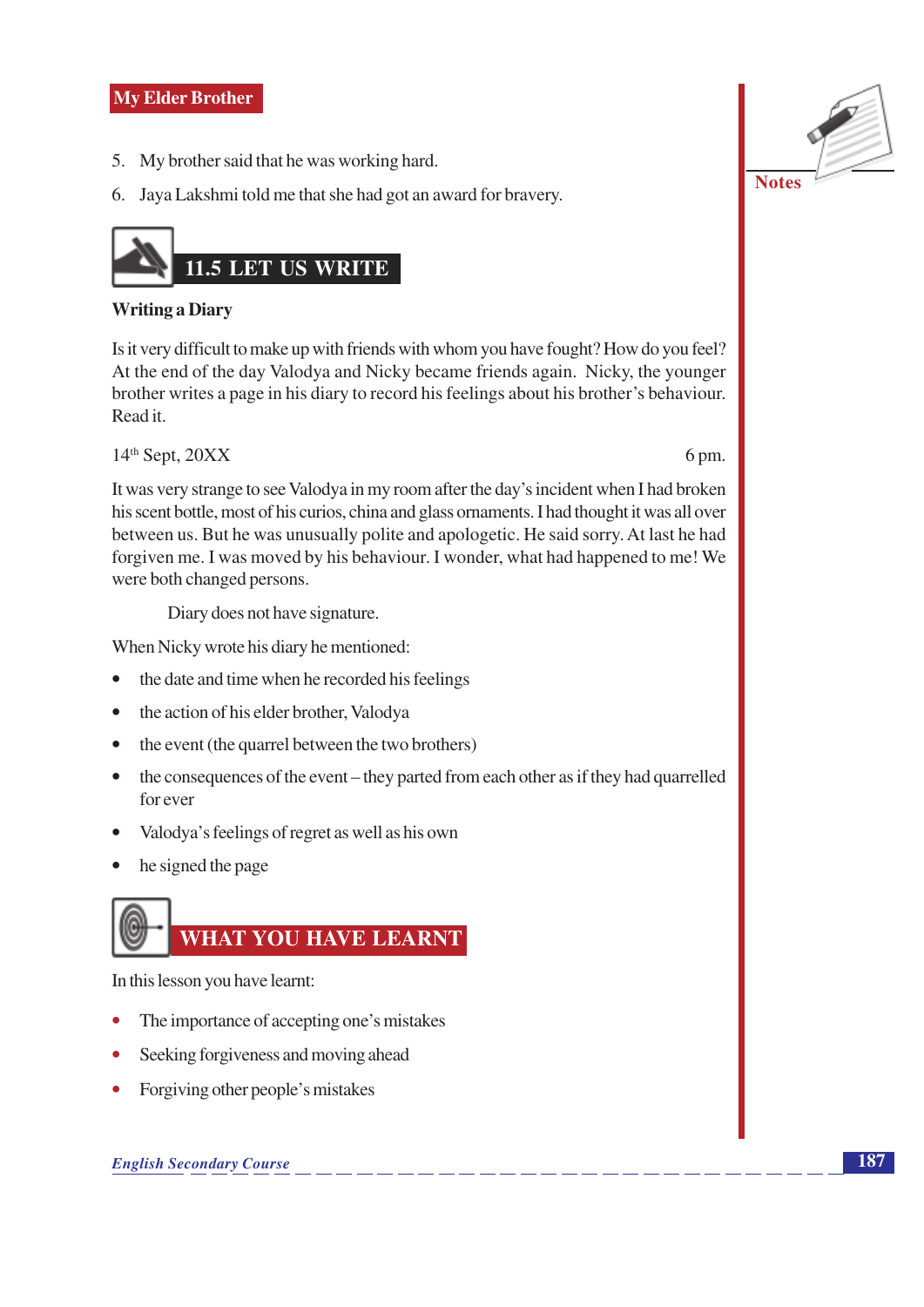

- We may fight with one another but it is essential that we accept our mistake and apologise.
- We also msut be large hearted like Valodya and forgive others
- Forgiveness helps take away the anger and jealousy, and heal the hurt.



- 1. Do you think Valodya was responsible for the narrator's mental suffering and pain? (Explain in about 50 words)
- 2. After breaking his brother's scent bottle or dropping the curios off the table Nicky didn't say sorry because (tick the right choice):
	- $\mathbf{i}$ . he thought he was not wrong.
	- $\ddot{\mathbf{u}}$ . he thought it was a petty matter.
	- iii. he wasn't large hearted like his brother.
	- iv. he pretended that it was not a mistake.
- 3. Why did Valodya ask his younger brother's forgiveness? Is it because (tick what you think is true to the story)
	- he had a large heart and was willing to forgive his younger brother and become  $\mathbf{i}$ . friends again
	- $\ddot{\mathbf{u}}$ . he was really in the wrong.
	- iii. he thought, to err is human and to forgive divine.
	- iv. he wanted to show his superiority.
- 4. Do you find any change or development in Nicky's character during the course of the story? Please explain the changes in 100 words.
- 5. What do you think brought about this change?



### **11.2.1 PART 1**

### **INTEXT QUESTION 11.1**

- A.1.(i) Valodya was better in games.
	- (ii) He was also better in arguments and manners.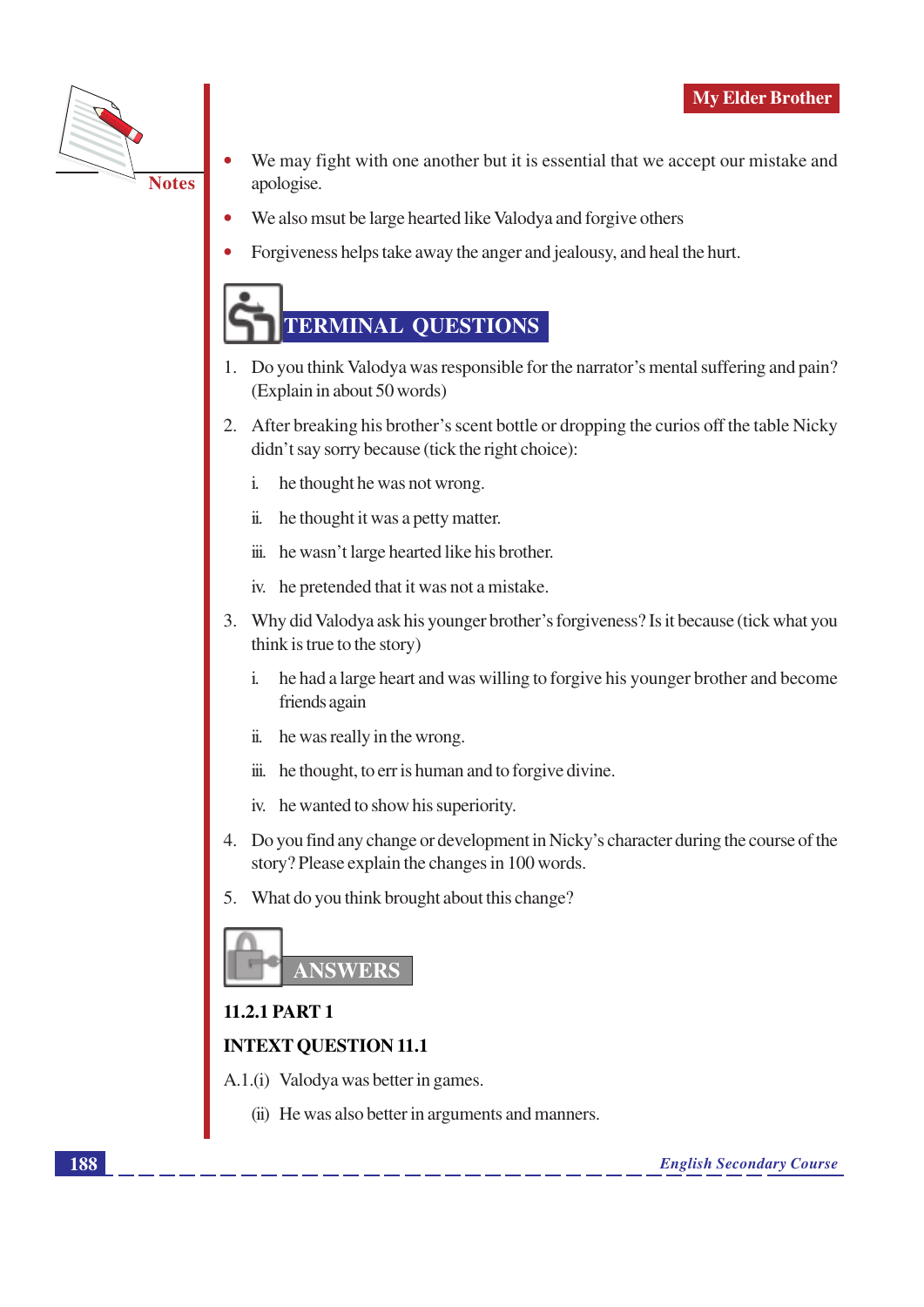- 2. Nicky, the narrator, felt inferior to his elder brother and they were not on good terms.
- 3. No, Valodya was not proud. The narrator felt so because of his own vanity.
- 4. Valodya had a tucked linen shirt, which Nicky did not have. Valodya arranged the collar which Nicky thought that he was doing so to show off his new shirt and this irritated him.
- 5. He was candid and impulsive.
- 6. (i)
- 7. Individual responses. Accept all responses.

#### **LET US LEARN NEW WORDS/PHRASES 11.1**

|  | 1. a. $(iii)$     | b. (i)                    | c. (i)                               |               |
|--|-------------------|---------------------------|--------------------------------------|---------------|
|  | 2. a. superiority |                           | b. everything c. understood d. annoy |               |
|  | e. proud          | f. large hearted          |                                      |               |
|  | 3. a. proud       | b. impulsive c. sensitive |                                      | d. analytical |

e. independent

#### **LET US DO 11.1**

| <b>Nicky</b>     | Valodya                      |
|------------------|------------------------------|
| 1. sensitive     | 1. impulsive                 |
| 2. jealous       | 2. fond of reading novels    |
| 3. vain          | 3. fond of collecting curios |
| 4. analytical    | 4. forgiving                 |
| 5. proud         | 5. generous                  |
| 6. well mannered |                              |

### 11.2.2 PART 2

#### **INTEXT QUESTION 11.2**

- 1. Valodya
- 2. The narrator broke Valodya's scent bottle and instead of feeling sorry he was casual about it.
- 3. Nicky knocked it over and it broke.
- 4. The narrator was not sorry for his behaviour. We know this because he said, "What does it matter."

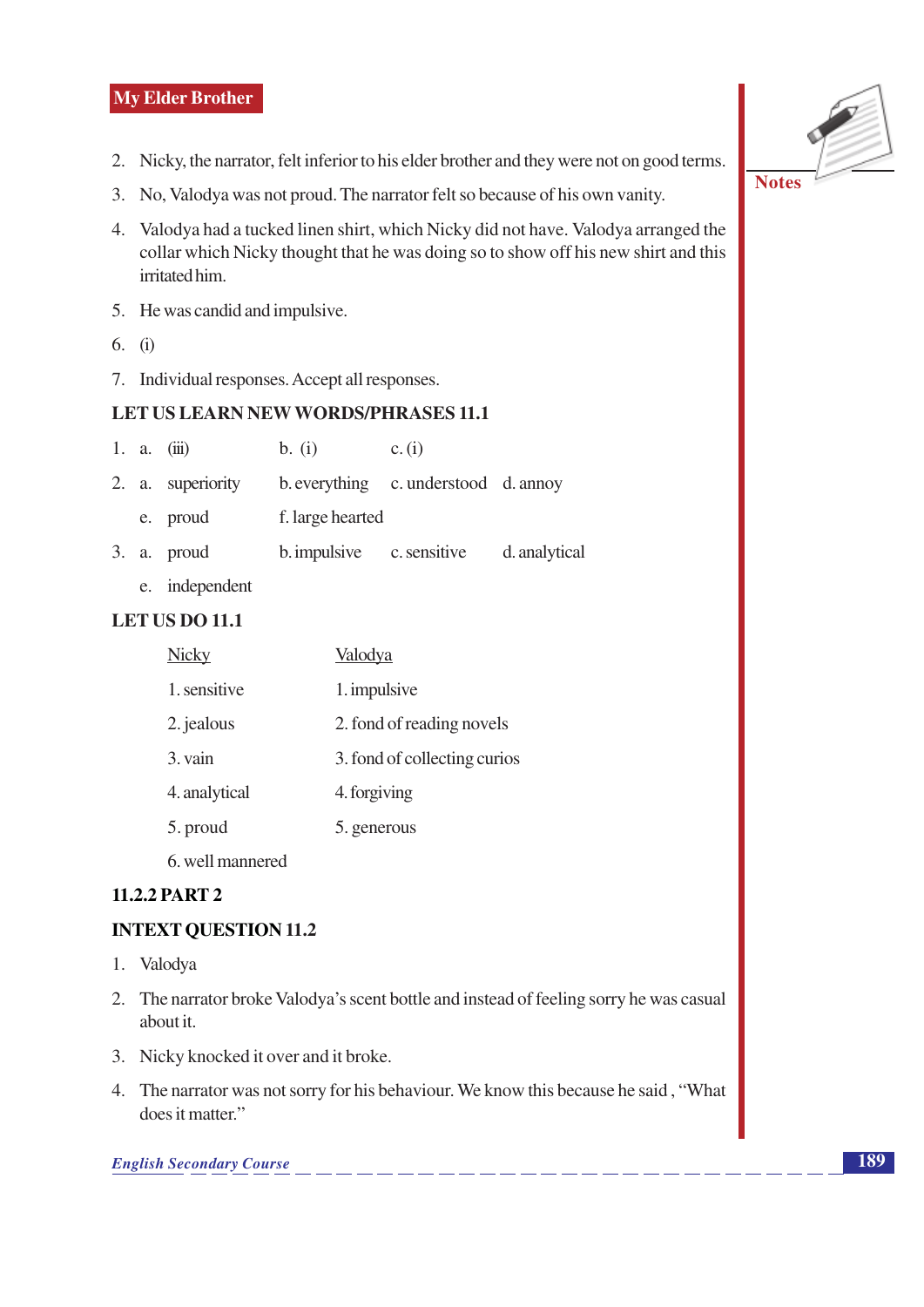

- **Notes**
- 5. The narrator was most annoyed when Valodya tried to drag him away from the table.
- 6. When Valodya dragged the narrator away from the table the latter got hold of the leg of the table and tilted it.
- 7. I can't say; yet I think I would have said sorry.

#### **LET US LEARN NEW WORDS/PHRASES 11.2**

| I. $1.c$ | 2. a |  |
|----------|------|--|
|          |      |  |

|  | II. a. accidentally | b. sorrowfully c. smiled |  | d. stupid | e. disgusting |
|--|---------------------|--------------------------|--|-----------|---------------|
|--|---------------------|--------------------------|--|-----------|---------------|

| III. 1. accidentally | 2. disgusting | 3. stupidly | 4. sorrowfully 5. smilingly |  |
|----------------------|---------------|-------------|-----------------------------|--|
|----------------------|---------------|-------------|-----------------------------|--|

### 11.2.3 PART 3

### **INTEXT QUESTION 11.3**

- He felt uneasy and sorry because he realized that he was in the wrong.  $1<sub>1</sub>$
- 2. Valodya behaved in a very normal way, he did his lessons properly and interacted with his sisters happily.
- 3. Nicky felt uncomfortable and ashamed because he was guilty and could not face his brother. He was afraid that the topic of their fight would surely come up when they were alone.
- 4. He went to Nicky and apologized in a very natural voice.
- 5. Valodya's behaviour shows that he was very large hearted and forgiving.
- 6. Nicky was emotionally moved by his brother's action. There were tears of sorrow and repentance in his eyes.
- 7. Nicky too asked for Valodya's forgiveness.
- 8. Individual response

Suggested response: send a card, call up to apologise, write a letter of apology

#### **LET US LEARN NEW WORDS/PHRASES 11.3**

- $I. 1.b$  $2. a$
- 2. meaningful 3. natural 4. uncomfortable II. 1. contrary

### **11.3 LET US LEARN GRAMMAR**

#### **Exercise 1**

- 1. He subject, novel object
- 2. My mother subject, English object
- 3. I subject, mangoes object